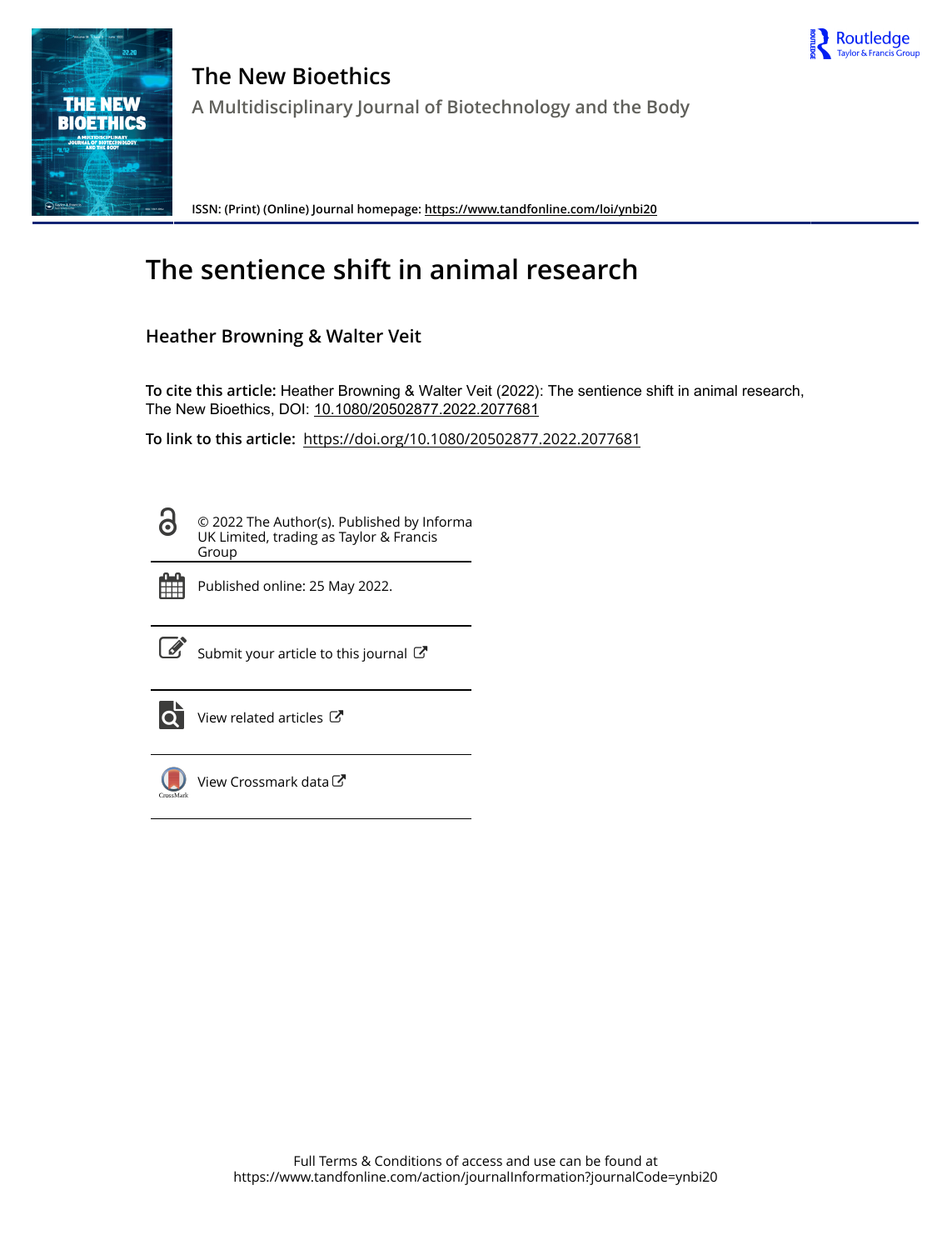## The sentience shift in animal research

HEATHER BROWNING

London School of Economics, Centre for Philosophy of Natural and Social Science, London, UK

## **WAITER VEIT ®**

where the United School of Science, The University of Sydney, Sydney, Australia

One of the primary concerns in animal research is ensuring the welfare of laboratory animals. Modern views on animal welfare emphasize the role of animal sentience, i.e. the capacity to experience subjective states such as pleasure or suffering, as a central component of welfare. The increasing official recognition of animal sentience has had large effects on laboratory animal research. The Cambridge Declaration on Consciousness (Low et al., University of Cambridge, 2012) marked an official scientific recognition of the presence of sentience in mammals, birds, and cephalopods. Animal sentience has furthermore been recognized in legislation in the European Union, UK, New Zealand and parts of Australia, with discussions underway in other parts of the world to follow suit. In this paper, we analyze this shift towards recognition of sentience in the regulation and practice in the treatment of laboratory animals and its effects on animal welfare and use.

keywords Animal welfare, sentience, animal research, animal legislation

## 1. Introduction

<span id="page-1-2"></span><span id="page-1-1"></span><span id="page-1-0"></span>Laboratory animal research uses tens of millions of animals worldwide every year (Jones [2013\)](#page-16-0), covering a diverse range of taxa.<sup>1</sup> The types of experiments performed range from hands-off observational studies of behaviour to invasive biomedical experiments that can result in pain, pathology, and death; and are thus of special ethical concern (Beauchamp and DeGrazia [2020,](#page-14-0) DeGrazia and Beauchamp [2019,](#page-15-0) Browning and Veit [2022a\)](#page-15-1). One of the primary goals of this research is to safeguard the welfare of the animals used for the advancement of science. Indeed,

© 2022 The Author(s). Published by Informa UK Limited, trading as Taylor & Francis Group This is an Open Access article distributed under the terms of the Creative Commons Attribution-NonCommercial-NoDerivatives License ([http://creativecommons.org/licenses/by-nc-nd/4.0/\)](http://creativecommons.org/licenses/by-nc-nd/4.0/), which permits non-commercial re-use, distribution, and reproduction in any medium, provided the original work is properly cited, and is not altered, transformed, or built upon<br>DOI 10.1080/20502877.2022.2077681 DOI 10.1080/20502877.2022.2077681

<sup>&</sup>lt;sup>1</sup> Though primarily rodents.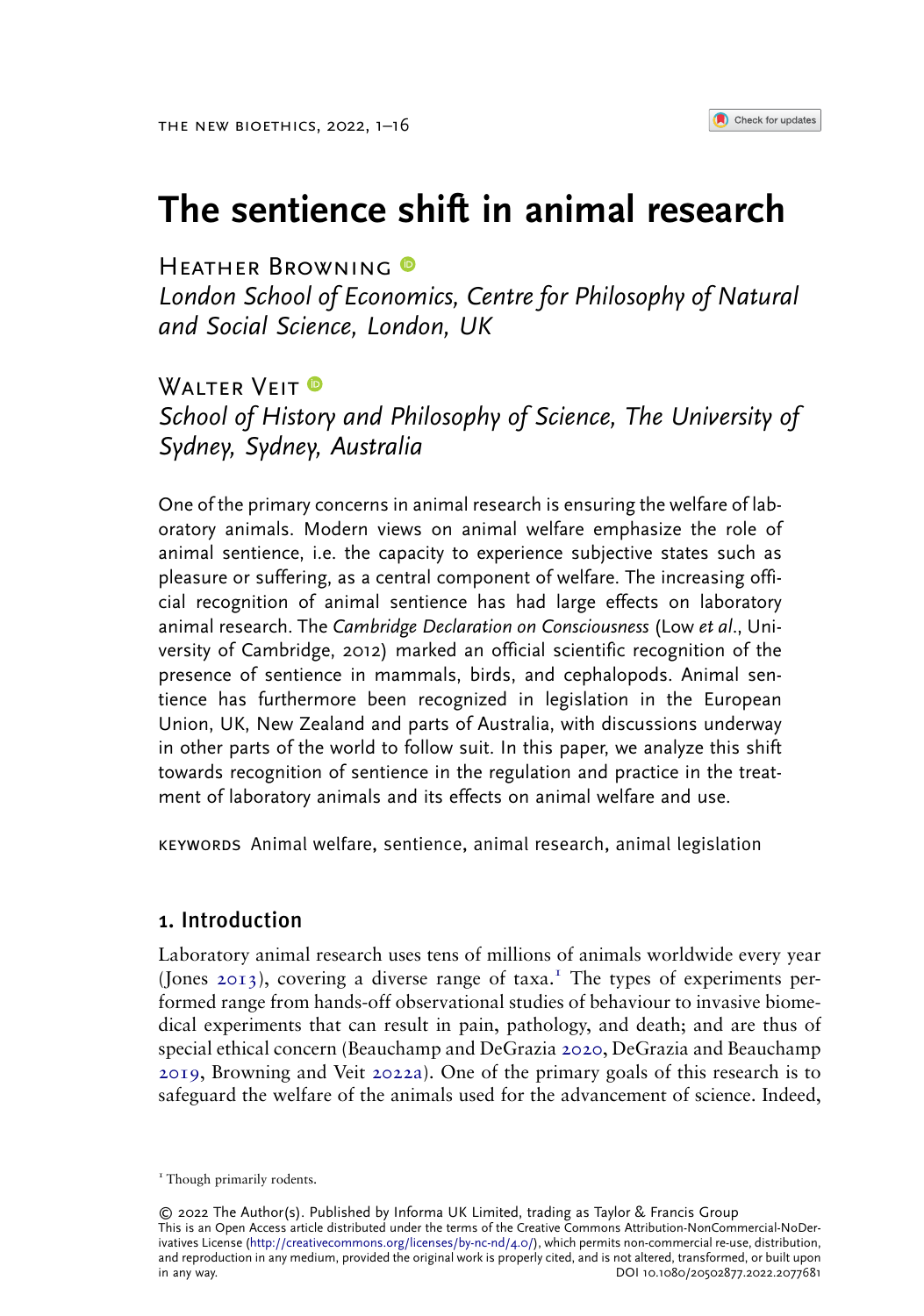more so than ever before, the welfare of research animals is given primacy in assessing potential research projects.

<span id="page-2-3"></span>Modern views in animal welfare science emphasize the role of animal sentience, i.e. the capacity to experience subjective states such as pleasure or suffering, as a central component of welfare. Indeed, there is now a broad consensus that it is sentience that grounds welfare, as all and only those creatures that are sentient are those which are capable of experiencing the *pleasure* and *pain* that is central to welfare (Browning and Birch [2022](#page-15-2)). It is these experiences that grant a special kind of moral status onto sentient animals. This is perhaps most famously expressed by the founder of modern utilitarianism, Jeremy Bentham: 'the question is not, Can they reason? nor, Can they talk? but, Can they suffer?' (Bentham  $1879$ , p. 309, italics in original).<sup>2</sup> Although other types of organisms may be able to experience biological harms to their functioning, (e.g. the loss of an ant's leg), sentient organisms can additionally undergo experiential harms such as pain and suffering, which *matter* to them.

<span id="page-2-6"></span><span id="page-2-5"></span><span id="page-2-4"></span><span id="page-2-0"></span>Even if there are multiple ways of thinking about animal welfare (Veit and Browning [2020](#page-16-1)), a great majority of animal ethicists treat *sentience* as a necessary condition for welfare (Duncan [2006](#page-15-3)) and this then typically forms the boundaries for which animals we extend our welfare considerations to. While there are still substantial debates as to exactly which organisms can be considered sentient, a consensus has emerged that tends to include all vertebrates, cephalopods, and possibly even arthropods (Low *et al.* [2012](#page-16-2), Proctor [2012,](#page-16-3) Jones [2013](#page-16-0), Ginsburg and Jablonka [2019,](#page-15-4) Birch et al. [2021](#page-14-2)). The recognition of sentience in animals from the 1990s onwards has thus effected a radical shift in the way we view the moral status of animals and how we provide for and ensure their welfare.

<span id="page-2-1"></span>The following paper analyses this shift and its significance for animal research and welfare. It is structured as follows: in Section 2, we will look at the development of the recognition of animal sentience. Here, Section 2.1 will provide an overview of the recent efforts to recognize animal sentience in legislation and other regulations. In Section 2.2 we will look at the use of the historical 3 Rs framework in protecting the welfare of research animals. In Section 2.3, we will discuss the shift towards sentience and the application of the precautionary principle in deciding which animals deserve protection. Section 3 will cover how this shift impacts the lives of research animals in practice. In Section 3.1 we will look at the ways in which recognition of sentience can influence attitudes of those working with research animals, and thus the welfare of the animals used. Additionally, in Section 3.2 we will examine how recognition of sentience changes the types of housing and husbandry practices deemed appropriate for good welfare. Finally, in Section 3.3, we will look at how the shift towards recognition of sentience will change the ways in which animal research needs to be justified in order to be judged acceptable, and subsequently conclude the discussion in Section 4.

<span id="page-2-2"></span><sup>2</sup> See Browning ([2020b](#page-14-3)) for a defense of the Benthamite picture for animal welfare science.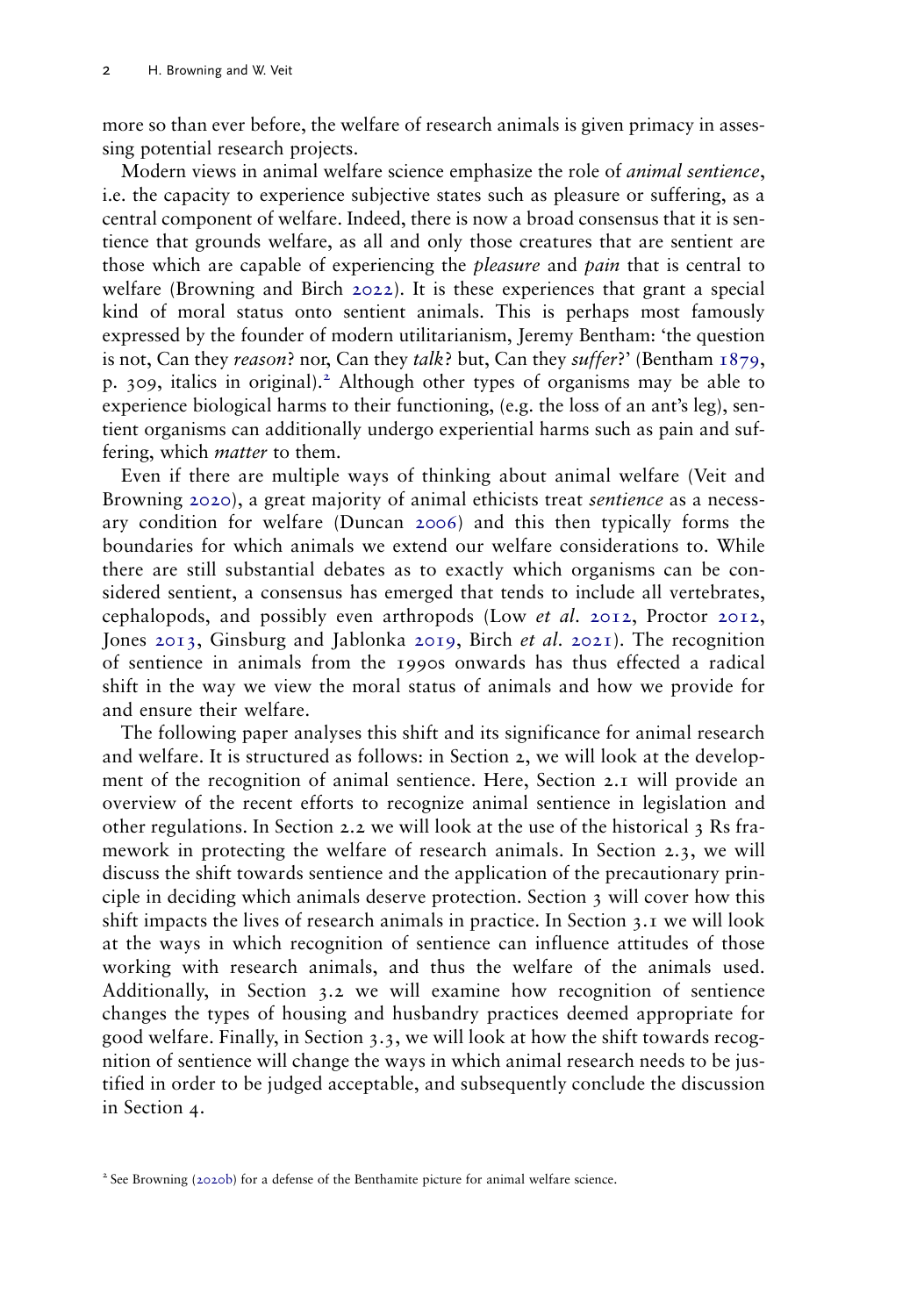## 2. Towards a recognition of animal sentience

In recent years, there has been increasing recognition of animal sentience, both in public opinion and through official channels. While there has been widespread acceptance of animal sentience for centuries, both within the scientific community and the general public, this was largely ignored through much of the twentieth century in favour of behaviourism, which focused entirely on external observations of animal behaviour without reference to their subjective experiences – a pattern which has only started reversing in the last few decades (Duncan [2006](#page-15-3), Dawkins [2008,](#page-15-5) Broom [2011](#page-14-4), Broom [2014\)](#page-14-5).

<span id="page-3-5"></span><span id="page-3-4"></span><span id="page-3-2"></span>The shift towards increasing interest in and recognition of sentience can be demonstrated by the rise of direct research into animal sentience. Publications in animal sentience research increased tenfold in the 20 years from 1990 to 2011 (Proctor *et al.* [2013\)](#page-16-4), leading to the creation by the Humane Society of the United States of a new open access journal called 'Animal Sentience'. The 2012 Cambridge Declaration on Consciousness (Low et al. [2012](#page-16-2)) marked an official scientific recognition of the presence of sentience in mammals, birds and cephalopods: 'the weight of evidence indicates that humans are not unique in possessing the neurological substrates that generate consciousness. Non-human animals, including all mammals and birds, and many other creatures, including octopuses, also possess these neurological substrates' (Low *et al.* [2012](#page-16-2), p. 2). This Declaration came from a group of neuroscientists who had come together at a conference in Cambridge on 'Consciousness in Human and non-Human Animals', in order to mark the serious scientific investigation into consciousness. Animal sentience is now a legitimate field of study and it is commonly accepted that we are able to gain indirect knowledge of animal feelings through a variety of behavioural and physiological measures. While there continue to be major disagreements on how best to study animal consciousness (Birch et al. [2022\)](#page-14-6), this scientific shift towards a recognition of animal sentience led to an equally important shift towards legal recognition.

#### <span id="page-3-0"></span>2.1. The animal sentience shift in legislation

<span id="page-3-1"></span>While the earliest legislation regarding animal welfare was passed in England in the nineteenth Century, these laws were solely based on preventing cruelty to animals (Broom [2009](#page-14-7)), without any formal recognition of the sentience of the animals involved. Since then, across the world, numerous laws and protections have been put in place to prevent cruelty to animals and to safeguard their welfare. Where these regulations differ primarily is in which animals are afforded protections. Most recently, we are seeing an increasing shift towards including all animals that fall within the category of sentient beings.<sup>3</sup> This is no accident. Sentience is used to determine which animals are under the protection of law, as well as provide the very justification for why they are and should be protected.

<span id="page-3-3"></span><sup>3</sup> Octopuses, and cephalopods more generally, have gained the most recent attention here (see e.g. Birch et al. [2021;](#page-14-2) New England Anti-Vivisection Society et al. [2020](#page-15-6); Browning [2019a\)](#page-14-8).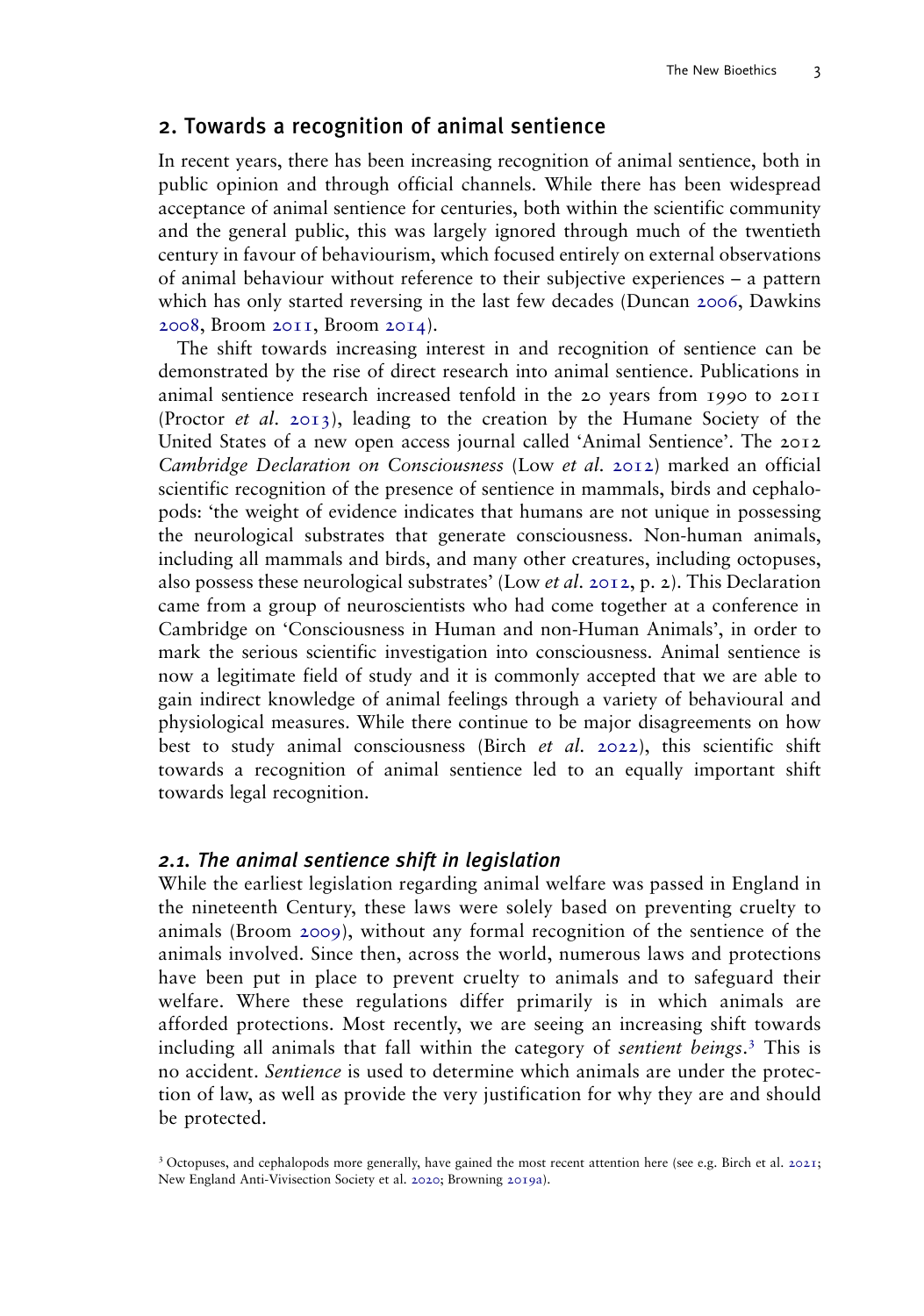<span id="page-4-6"></span><span id="page-4-4"></span><span id="page-4-1"></span>Perhaps the first formal recognition of animal sentience in law was the inclusion of the rights of 'sentient beings' in the European Union (EU) constitution in 1997 (Hobson-West and Davies [2018](#page-15-7)); and the EU's 2007 Treaty of Lisbon states that 'the Union and the Member States shall, since animals are sentient beings, pay full regard to the welfare requirements of animals' (European Union [2008,](#page-15-8) Article 13). Additionally, many of the EU member states have animal welfare laws which recognize sentience (Blattner [2019](#page-14-9)). In the UK, for instance, animal research is legislated under the Animals (Scientific Procedures) Act (ASPA) 1986. In the lead-up to 'Brexit', i.e. the departure of the UK from the EU, there was a huge call from professionals and the general public to ensure that recognition of animal sentience remained in UK welfare legislation (Clark [2017](#page-15-9)), and this has been successful with the recent passing of the Animal Welfare (Sentience) Bill. This Act will soon become UK law, recognizing all vertebrates, cephalopod molluscs, and decapod crustaceans as sentient. This legislation followed a commissioned report by Birch *et al.* ([2021](#page-14-2)) that developed a rigorous methodology to assess the capacity in other animals to feel pain and argued that decapod crustaceans and cephalopod molluscs should be seen as sentient – a rare but excellent example of how the work of philosophers has impacted policymaking in this area.

<span id="page-4-5"></span><span id="page-4-3"></span>In the U.S.A., animal research is under the oversight of the Animal Welfare Act, though due to industry lobbying this excludes most of the animals commonly used, such as rats, mice, birds, and agricultural animals (Ferdowsian et al. [2020\)](#page-15-10). All vertebrates are covered by research guidelines (e.g. Guide for the Care and Use of Lab-oratory Animals) (Ferdowsian et al. [2020](#page-15-10)) but these are not legally mandatory, and there are 'a patchwork of laws, regulations, guidelines, policies, and principles – each pertaining to a different subset of animals' (Chandna [2020,](#page-15-11) p. 46). Currently, there is no recognition of sentience within this legislation, though some of the state laws do so.

<span id="page-4-8"></span><span id="page-4-7"></span><span id="page-4-2"></span>Elsewhere, New Zealand recognizes animal sentience in its Animal Welfare Act 1999 (New Zealand [2018](#page-16-5)), as does Quebec in its Animal Welfare and Safety Act (Quebec [2019](#page-16-6)). Within Australia, in 2019 the Australian Capital Territory passed amendments to the Animal Welfare Act 1992 (ACT [2019\)](#page-14-10), including recognition that 'animals are sentient beings that are able to subjectively feel and perceive the world around them' (ACT [2019,](#page-14-10) p. 3), and other Australian states are looking to follow.

<span id="page-4-0"></span>There are moves to try and push this shift more globally. The 2005 Compassion in World Farming (CIWF) conference resulted in the passing of a resolution:

This conference calls on the UN, the WTO, the World Animal Health Organisation (OIE) and their member governments to join us in recognizing that sentient animals are capable of suffering, and that we all have a duty to preserve the habitat of wild animals and to end cruel farming systems and other trades and practices which inflict suffering on animals. (Webster [2006](#page-16-7), p. 1)

<span id="page-4-9"></span>Similarly, the World Society for the Protection of Animals (WSPA) is lobbying for a Universal Declaration on Animal Welfare, which is strongly based around animal sentience.<sup>4</sup>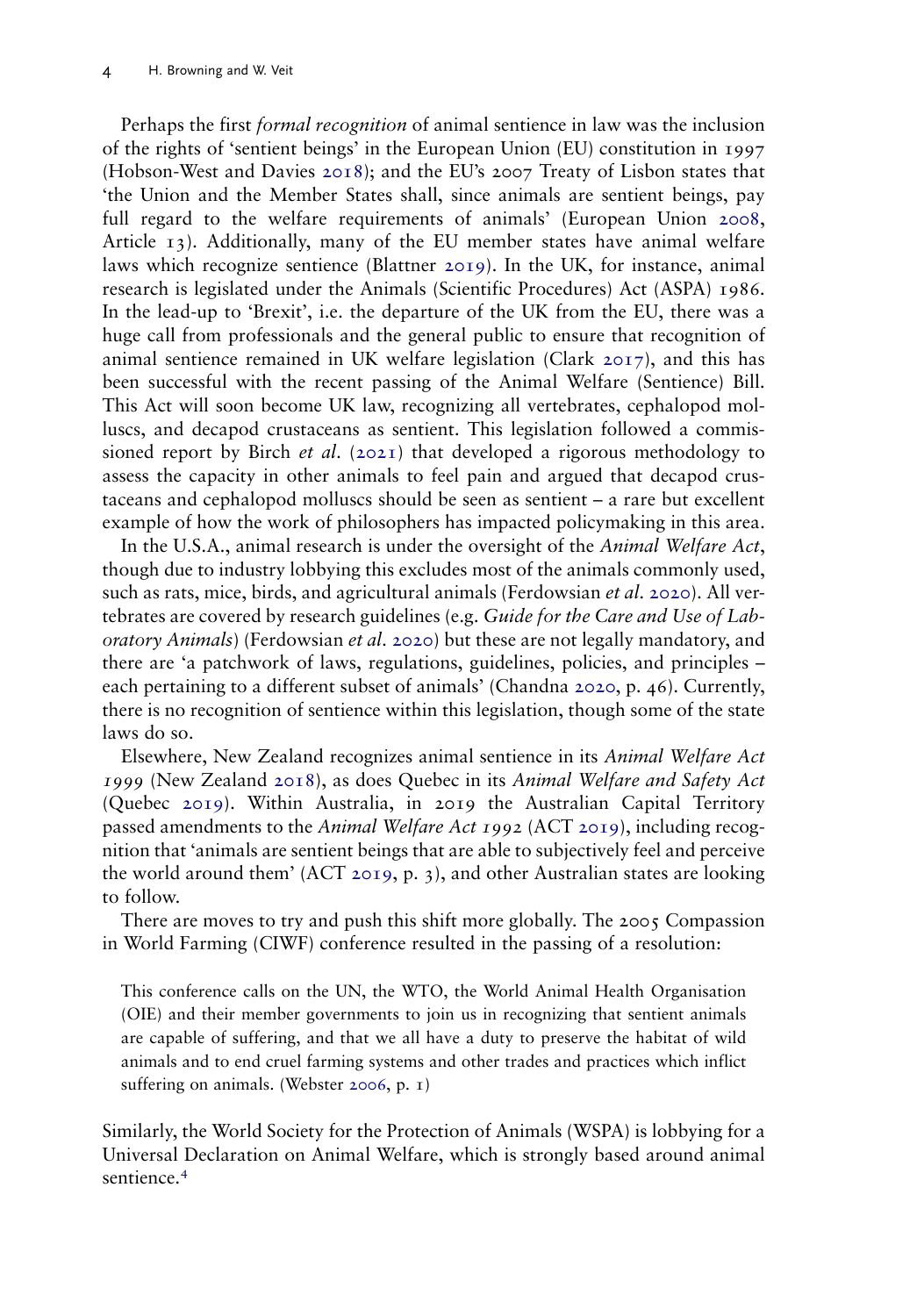There is then the question as to what role the legislation and regulations surrounding animal research can play. While policy-making can, and should, act to prevent harmful practices, Rollin and Hickey ([2020](#page-16-8)) argue that regulatory change is necessary, but insufficient for lasting changes in behaviour and attitudes. Legislation, they argue, only provides a baseline for the treatment of animals. It will describe which animals should be protected and which minimal levels of protection they will receive, but will not form a set of guidelines for best practice. What is needed is a change in ethical thinking, not just in the rules: 'we must work toward a broader understanding (among scientists, the public, legislators) about the why that undergirds our animal welfare ethos, not merely the what of any current regulatory framework' (Rollin and Hickey [2020,](#page-16-8) p. 54). Nevertheless, changes in legislation can lead on this front.

<span id="page-5-1"></span>Laws both come into existence as a reflection of public attitudes, as well as guiding development of those attitudes (Broom [2009\)](#page-14-7). So while legislative and regulatory recognition of sentience can be seen as a result of a public push towards the same, it can also lead to future changes in public opinion and normalize these attitudes. The ways in which society perceives, or constructs, their concepts of what it means to be an animal, and to be sentient, has a strong impact on regulation and practice in this area (Hobson-West and Davies [2018](#page-15-7)). Legislative change may occur as a result of a 'push' by a vocal minority. It will then lead to normalization and further change through the rest of society.

<span id="page-5-3"></span><span id="page-5-0"></span>While legislation itself can be insufficient for full protection of animals from suffering, due to exclusions and loopholes, the spirit of the legislation can also effect change in the attitudes of the public and those in relevant industries. There are strong links between the content of legislation and community attitudes and behaviour: 'popular understanding and popular acceptance must precede legislation; after legislation has been enacted, they are the crucial link in the process of enforcement' (Wei [2006,](#page-16-9) p. 101). The minimal frameworks provided by policy-makers are given meaning through their enaction within society. Not only does this require compliance with the legislation, but an understanding and implementation of the underlying theory and values. Wei ([2006](#page-16-9)), for instance, argues that real change in animal welfare standards necessarily requires education and legislation to work in tandem in order to both influence public attitudes and to ensure protections. Linzey ([2012](#page-16-10)) describes four roadblocks to recognition of animal sentience – misdescription, misrepresentation, misdirection, and misperception. These all relate to the way we conceive of and understand animals. Official public recognition of sentience will affect these representations and thus the very way people see and relate to animals. One of the earliest and perhaps most influential examples of this kind can be found the introduction of the ideas of humane treatment of research animals in the 1950s through the development of the '3Rs' framework by Russell and Burch  $(1959)$  $(1959)$  $(1959)$ .

<span id="page-5-2"></span><sup>4</sup> [https://www.worldanimalprotection.ca/sites/default/files/media/caen files/case for a udaw tcm22-8305.pdf](https://www.worldanimalprotection.ca/sites/default/files/media/caen%20files/case%20for%20a%20udaw%20tcm22-8305.pdf)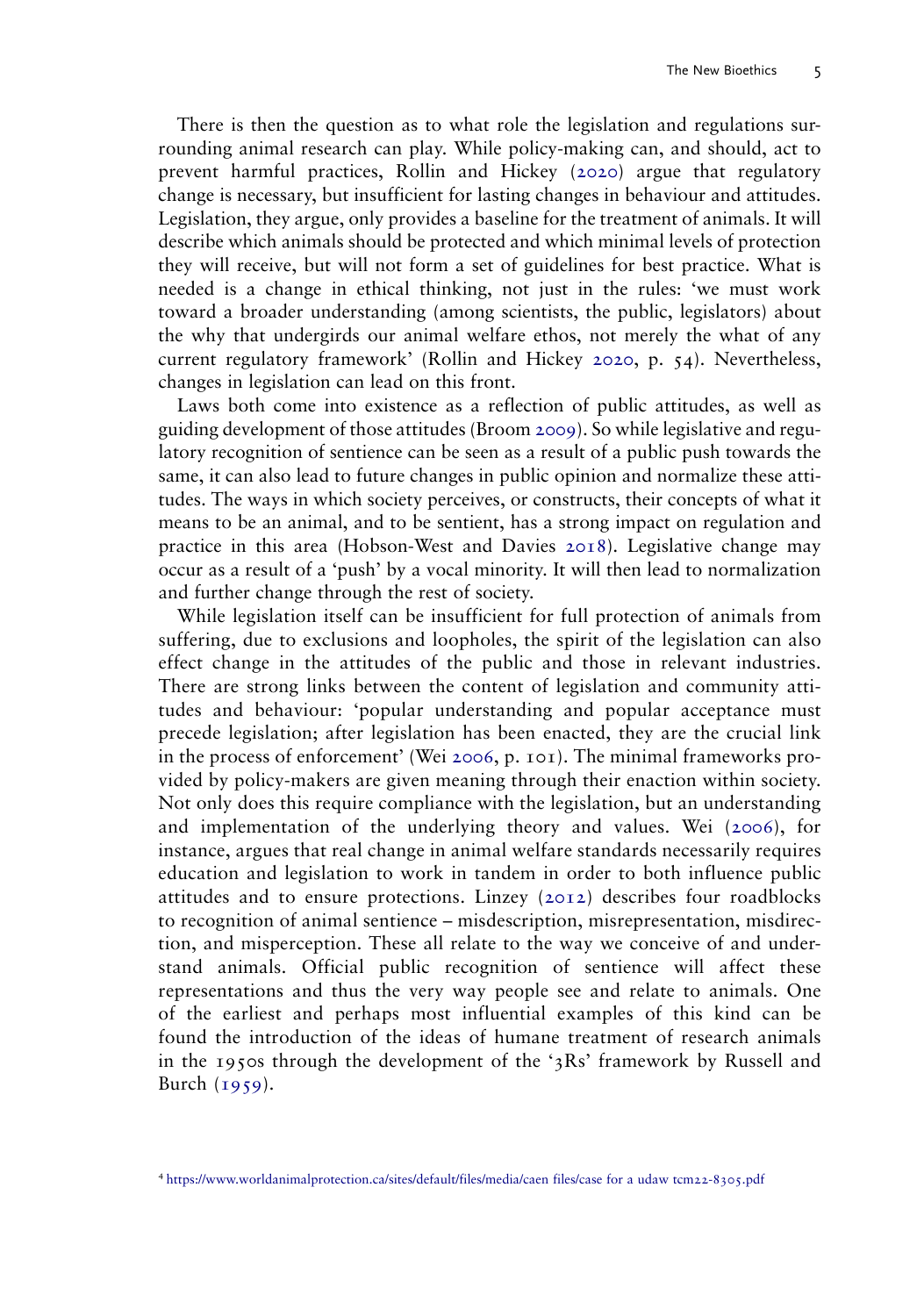#### 2.2. Frameworks for animal welfare protection

Perhaps the most central framework for assessing and ameliorating the welfare impact of research on animals has been the '3 Rs'. First introduced in 1959 by Russell and Burch in The Principles of Humane Experimental Technique, this framework recognizes that research can be harmful to animals and proposes three distinct strategies to minimize harm: replacement, reduction and refinement. Replacement involves, wherever possible, either replacing the animals used with a non-animal substitute, such as cell and tissue cultures, or artificial and computer models. If this is not possible, then they recommend substitution of so-called 'higher' (sentient) animals, such as mammals, with 'lower' (less sentient) animals, such as invertebrates.<sup>5</sup> The replacement of 'higher' animals with 'lower' animals typically relies on the idea that lower animals will have a lower degree of sentience, and thus suffer less, or may not even be sentient at all, and thus not of welfare concern (Hobson-West and Davies [2018](#page-15-7)). However, it could also be defended on the grounds that 'lower' animals may have simpler welfare needs, placing less value on freedom and exploration, and are thus at less risk of feeling deprived (Browning and Veit [2021\)](#page-15-12).

<span id="page-6-1"></span>Reduction means reducing the number of animals used. This is usually done through careful attention to experimental design and ensuring sufficient animals are used to create statistically significant test results without using any more than needed, thus avoiding unnecessary harms. Finally, refinement is implemented in cases where the other two strategies are not available. This involves altering experimental design so that potential harms are minimized, both within the experiments themselves, and within housing and husbandry practices.

<span id="page-6-3"></span><span id="page-6-2"></span>Application of the 3 Rs since they were introduced has resulted in fewer animals used and less harm done within animal research. Kirk even calls it 'the ethical approach to governing animal-dependent science' ([2018](#page-16-12), 623). However, this framework is often seen as insufficient for ensuring the welfare of research animals (Tannenbaum and Bennett [2015](#page-16-13), Monamy [2017](#page-16-14)). While the reasons for this are manyfold, they can be grouped together under a more central problem – that is, the omission of animal sentience.

Nevertheless, even with a recognition of animal sentience, we are directly led towards the challenge of establishing which animals are sentient and thus awarded protection. Where legislation is in place to protect sentient animals, the boundaries of these protections will rely on where we take sentience to lie. There is a role here for scientific research into animal sentience to tell us which animals these may be, as seen for example in Birch *et al.* [\(2021\)](#page-14-2). However, there will also be a necessary application of the *precautionary principle*, to advise on what to do in cases of uncertainty.

#### 2.3. The precautionary principle

The precautionary principle advises that in cases of uncertainty we should attempt to err in the interest of caution. Where legislation has previously simply targeted

<span id="page-6-0"></span><sup>&</sup>lt;sup>5</sup> Though, with at least some invertebrates now being considered candidates for sentience, this move should now be seen as more controversial (Mikhalevich and Powell [2020](#page-16-15); Browning and Veit [2020a\)](#page-15-13).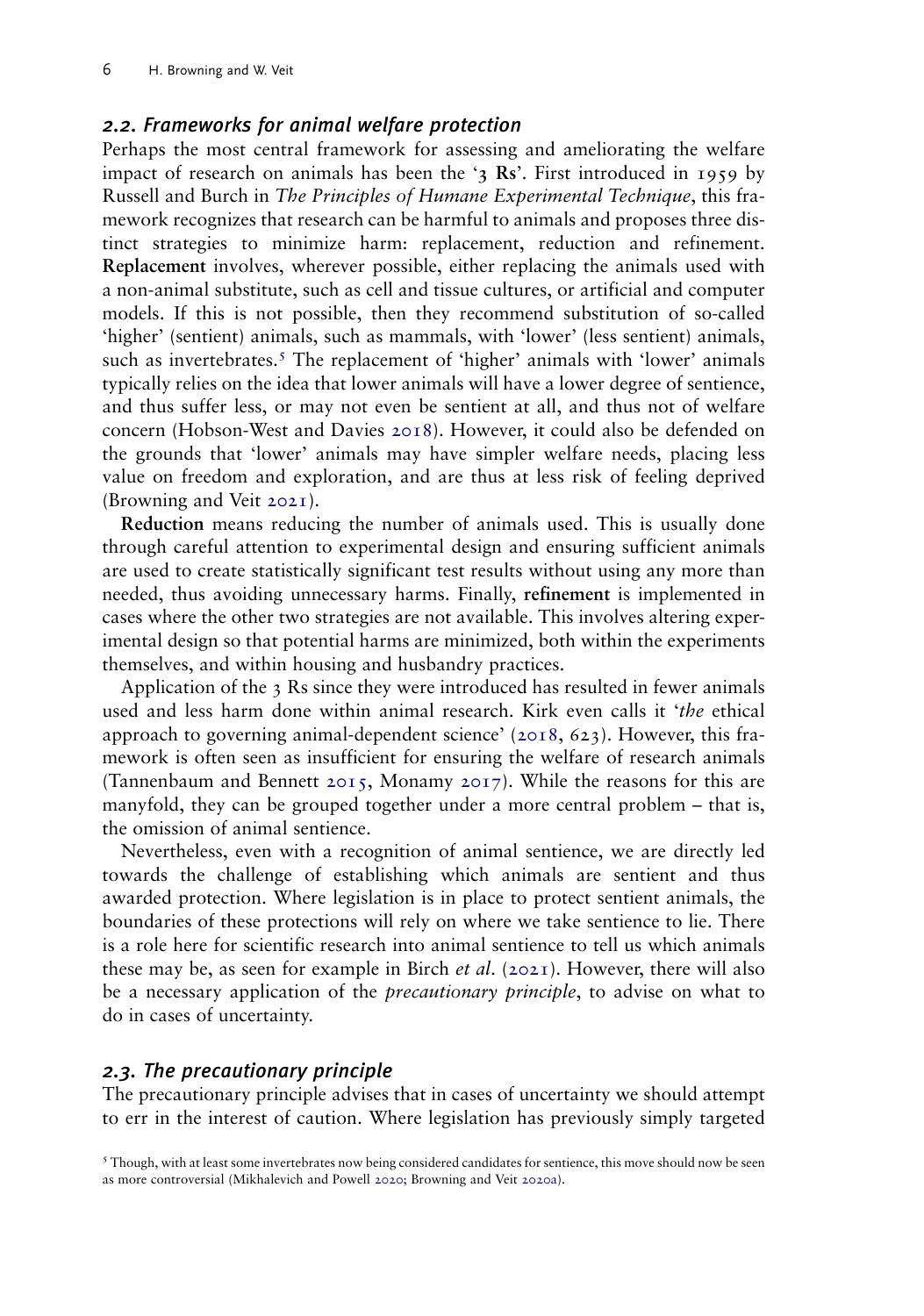specific named groups of animals, the boundaries have been clear and empirically undisputed. Where legislation instead aims to include animals on the basis of sentience, there is a problem of uncertainty in trying to determine which animals actually are sentient and thus protected. It is important that we have a way of ruling on which animals should be covered, when the evidence is not decisive.

Here, the precautionary principle advises that under uncertainty about the sentience of an animal, 'we should "give the animal the benefit of the doubt" or "err on the side of caution" in formulating animal protection legislation' (Birch [2017,](#page-14-11) p. 1). Roughly, the idea is that we do much more harm in mistakenly denying protection to a sentient animal than in awarding it to what turns out to be a non-sentient animal – 'Where there are threats of serious, negative animal welfare outcomes, lack of full scientific certainty as to the sentience of the animals in question shall not be used as a reason for postponing cost-effective measures to prevent those outcomes' (Birch [2017](#page-14-11), p. 3).

In most cases, we have only partial evidence of the presence of sentience in an organism. Sentience is a function of mental states, which are necessarily hidden from direct observation. Even if we are fairly confident in the capabilities of indirect measures to reflect subjective states, this will not give us certainty.<sup>6</sup> There will always be some remaining doubt as to whether we are dealing with a sentient animal or not and thus whether it should be extended protection. Because we will never have complete certainty as to the sentience of some animal, giving any animal moral consideration on the basis of sentience will involve the application of the precautionary principle to some degree. However, this can be true to a greater or lesser extent, based on how confident we are about our evidence – similar to the challenging case of neural organoids, i.e. artifically grown brain tissue made to resemble the human brain (Birch and Browning [2021\)](#page-14-12). This is why Birch ([2017\)](#page-14-11) argues that we need an objective method of deciding on use of the precautionary principle and outlines a framework for its application.

<span id="page-7-1"></span>In particular, the precautionary principle requires that we set a lower evidential bar for action than we otherwise might – where there is the threat of serious harm, we will act on more scant evidence (Birch [2017](#page-14-11)). This is not an attack on scientific standards, but in line with scientific practice involving potential harms to *human* welfare (e.g. medical research, product legislation, and engineering projects). We merely extend our concern for welfare from humans to non-human animals more generally. Waiting to gain conclusive evidence risks too much harm:

<span id="page-7-0"></span>[i]f we underestimate the taxonomic range of animal sentience, and thereby exclude from the scope of animal protection some species that should be included, the threat to animal welfare is not simply that one animal will be subjected to preventable pain in the laboratory, but that millions of animals per year will. (Birch  $2017$ , p. 4)

In the case of sentience, this leaves us with several choices – we could always assume sentience, without strong evidence of its absence, or conversely, rule out all animals for which we do not have strong evidence. If we want to avoid these

<span id="page-7-2"></span><sup>6</sup> Which is not to deny that these measures are still important. Even anecdotal evidence alone can give us some increased confidence in the sentience of animals (Browning [2017\)](#page-14-13).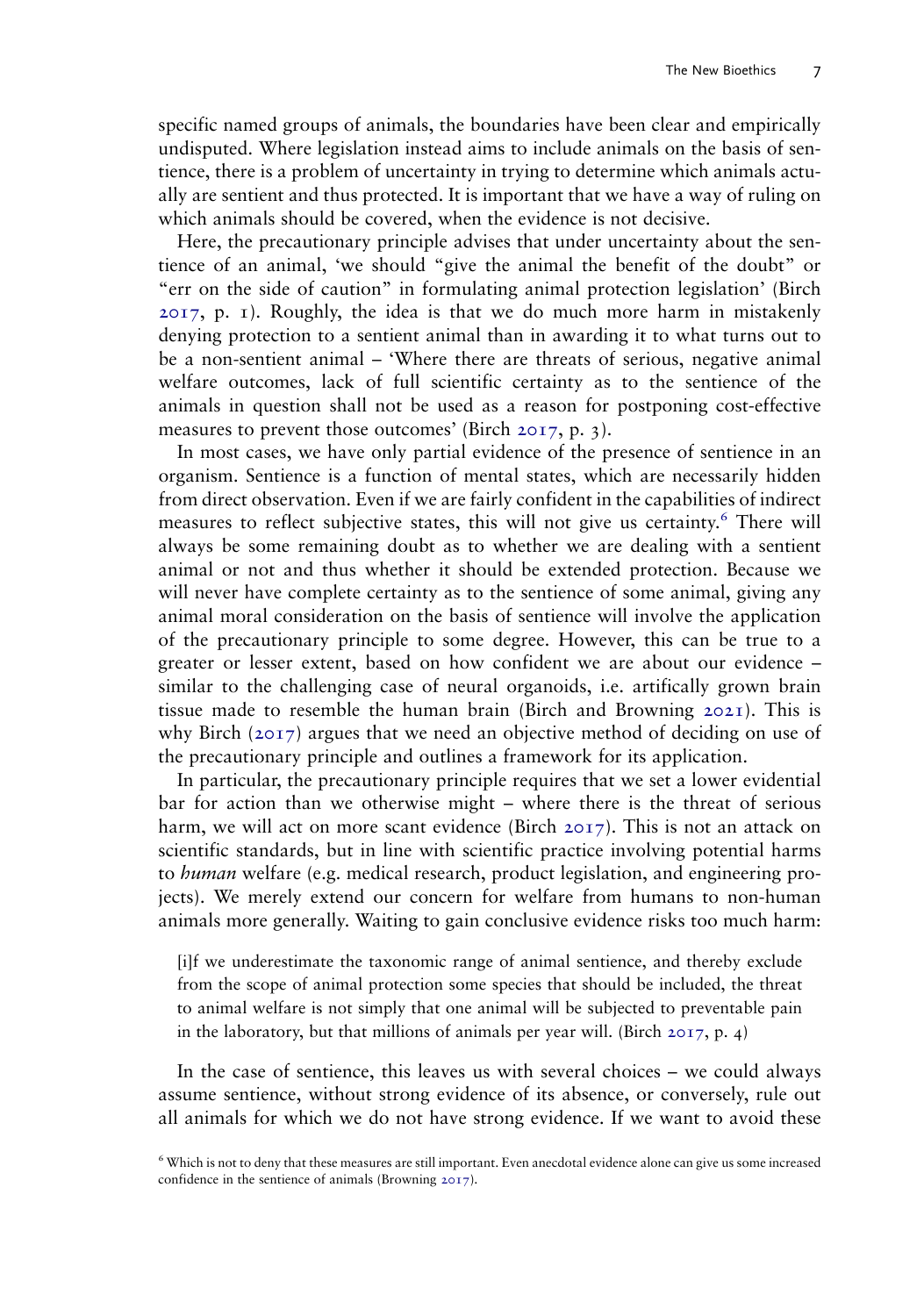extremes, we should instead look for a middle ground in which we set a low but still significant evidential bar. Birch suggests 'statistically significant evidence, obtained by experiments that meet normal scientific standards, of the presence of at least one credible indicator of sentience in at least one species of that order' (Birch [2017,](#page-14-11) p. 5). Such indicators could include self-administration of analgesics, and evidence of motivational tradeoffs made by the animal. Once we have determined an animal to be sentient (or possibly sentient) by this rule, we would then include them within relevant legislation.

Humans are prone to various anthropomorphic biases towards animals, and typically animals that are more like 'us' are found to be more appealing. Recognition of sentience as the important moral and legal feature helps to eliminate these biases and create a more objective way of deciding which animals are worthy of protection (Blattner [2019\)](#page-14-9). There is a further worry, though, that in these cases, decisions about whether to grant or withhold attribution of sentience may vary depending on the usefulness of the animal (Blattner [2019](#page-14-9)). Particularly, when considering the replacement criterion, in which sentient animals are replaced by less (or non-sentient) animals, the cost of awarding sentience to 'lower' animals used may be quite high. Here, an objective framework such as is described above will be particularly useful, as it prevents such value judgements from interfering in the decision-making process.

## 3. The sentience shift in practice

#### 3.1. Researcher and caretaker attitudes

<span id="page-8-2"></span>One hitherto underappreciated way in which recognition of sentience may change the welfare of animals used in research, is through the influence on the attitudes of the researchers and caretakers who work with them. How we feel about animals naturally influences how we treat them. It is well established that the attitudes of caregivers towards their animals is an important determinant towards the way they will be treated (Hemsworth et al. [1993](#page-15-14), Hemsworth and Coleman [2010\)](#page-15-15). Increased positive attitudes towards animals by researchers and caregivers will change their behaviour, and thus improve the welfare of the animals. Positive human-animal interactions can increase the welfare of animals in human care, while negative interactions can decrease it (Hemsworth and Coleman [2010,](#page-15-15) Cole and Fraser [2018](#page-15-16)). For example, Waitt *et al.* ([2002\)](#page-16-16) found that laboratory primates with positive relationships with their caregivers would more easily approach and accept food, and were less disturbed by routine husbandry; in general showing more behaviours indicative of positive welfare, such as foraging and affiliative interactions. For this reason, improving human-animal relationships can be seen as a form of Refinement to improve animal welfare (Waitt et al. [2002](#page-16-16)).

<span id="page-8-4"></span><span id="page-8-3"></span><span id="page-8-1"></span><span id="page-8-0"></span>Staff attitudes towards their animals will be influenced by a variety of factors, such as 'early training, traditional practices, acquisition of knowledge from others subsequent to any training, personal experience and general beliefs and philosophy' (Broom [2009,](#page-14-7) p. 344). In particular, perceiving animals to be intelligent improves the treatment from caregivers (Browning [2019b\)](#page-14-14). This trend was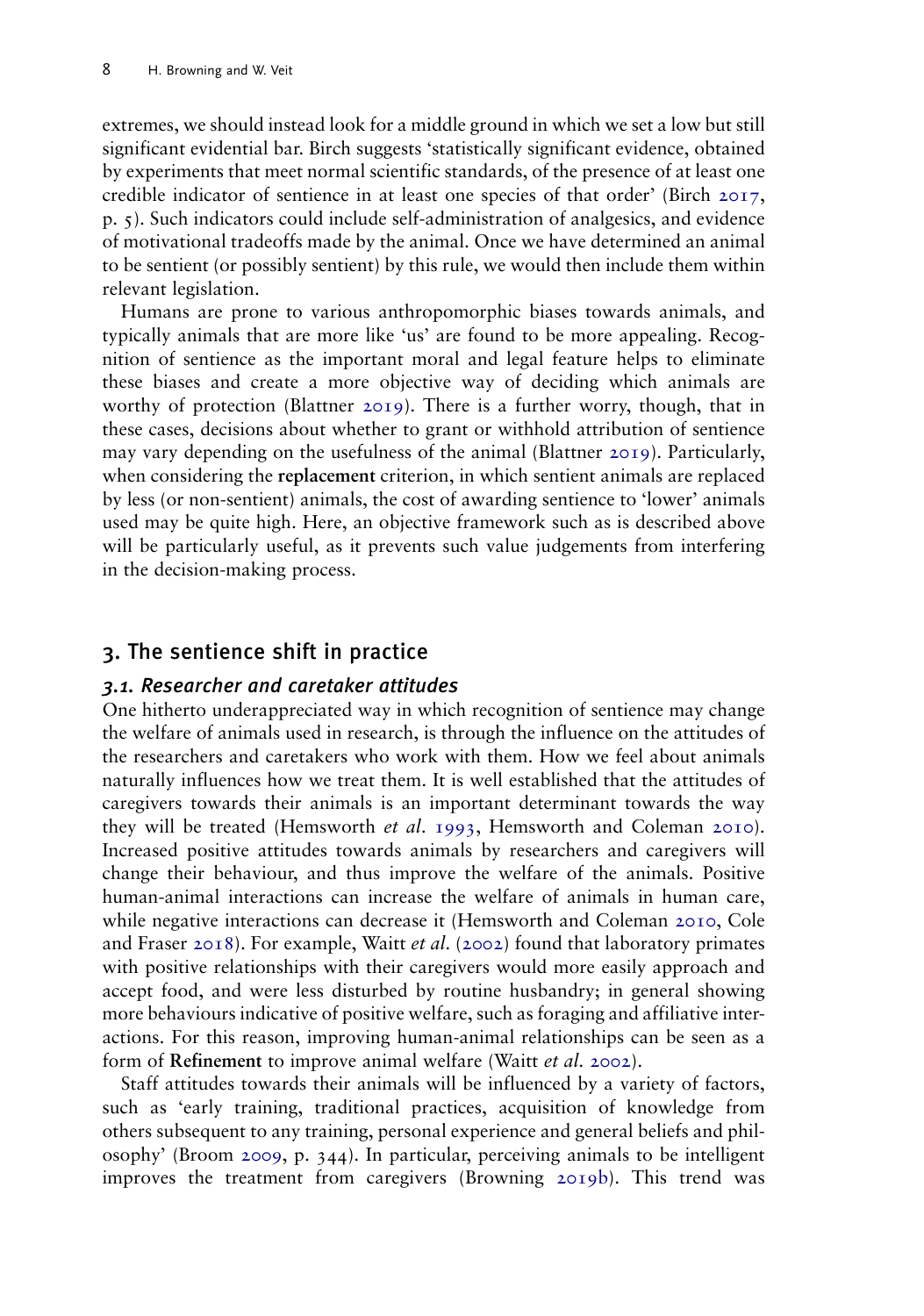<span id="page-9-3"></span>observed by Waiblinger *et al.* [\(2002\)](#page-16-17), who found that stockpersons who perceived cows as intelligent creatures who enjoyed tactile contact would then place higher value on interacting with the animals and show more patience with them. Considering animals as sentient beings with emotions and personalities, rather than mere automata evolved for a particular niche, does not just lead to consideration of their ability to suffer. It can also lead to recognition of the range of positive states they can experience, and perhaps lead people to view them as individuals, creating increased understanding and compassion (Proctor [2012\)](#page-16-3).

<span id="page-9-0"></span>Although those who work with laboratory animals are often accused of being heartless, it is actually common for human-animal bonds to form under these circumstances (Bayne [2002](#page-14-15)). An important part of the human-animal relationship is a perception of animals as individuals, with their own personalities and preferences, which closely ties to ideas of sentience. Explicit acknowledgement of sentience encourages researchers and caretakers to empathize with the animals they work with as feeling creatures (Bayne [2002\)](#page-14-15). Those working with laboratory animals often construct unofficial hierarchies as to the sentience level of the animals they work with, and form bonds more strongly with those they see as higher in the ranking (Hobson-West and Davies [2018\)](#page-15-7).7 This can then lead to improved treatment of the animals who are the recipients of these bonds. Recognition of animal sentience can influence the attitudes and behaviour of researchers and caretakers and thus improve the welfare of research animals.

#### 3.2. Housing and husbandry

Recognition of sentience can also change the way in which we view the welfare of the animals used in research, and assess the potential harms occurring within experimental procedures and, importantly, in their housing and husbandry. This may be considered as part of the refinement in the 3Rs. Though usually applied only to experimental techniques, housing and husbandry can also be relevant – what Russell and Burch [\(1959\)](#page-16-11) referred to as 'contingent inhumanity' (in contrast to the 'direct inhumanity' inflicted directly through experimental technique). This includes effects across the whole life – breeding, transport, health, handling, housing and euthanasia (Flecknell [2002\)](#page-15-17).

<span id="page-9-2"></span>One of the biggest implications of sentience is the capacity of an animal to have psychological, as well as just physical, welfare. Not only can an animal be harmed by illness or injury, but also through experiences that they find unpleasant, or being denied positive experiences. This makes a significant difference when considering what matters for housing and husbandry. Not only must an animal's physical needs be met – nutritious food, hygienic conditions – but so must their psychological needs – physical and sensory comfort, access to social companions, opportunities to perform motivated natural behaviours.8 This is linked to an increasing focus on affective states as the crucial components of welfare. Instead of thinking

<sup>7</sup> The causal direction may also work in reverse – one may be more susceptible to attributing sentience to an animal they have spent time and bonded with.

<span id="page-9-1"></span><sup>8</sup> Though we must be careful on how we interpret the link between natural behaviours and welfare – see Browning ([2020c\)](#page-15-18)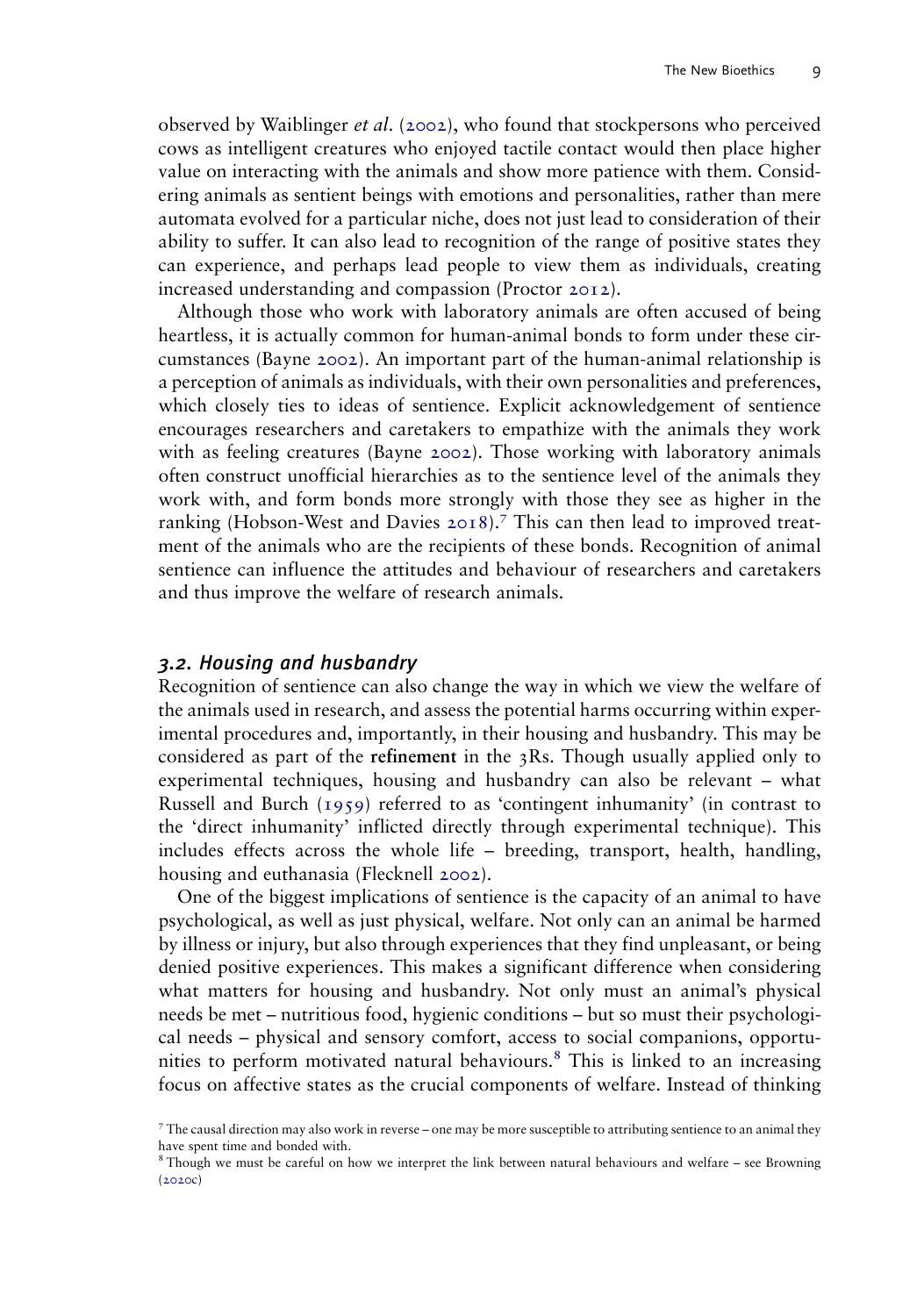<span id="page-10-3"></span>about what provisions or conditions animals have, caretakers instead view this through the lens of which negative and/or positive affects (feelings) they are creating or removing in an animal (Mellor [2016](#page-16-18)).

<span id="page-10-0"></span>This is evidenced, for example, by the ever-increasing focus on provision of environmental and behavioural enrichment – objects and activities that provide challenge and mental stimulation for animals in zoos and laboratories alike (Baumans [2005](#page-14-16), Browning-Jones and Moro [2006,](#page-14-17) Coleman et al. [2013](#page-15-19)). Previously, enrichment for laboratory animals has been neglected, largely due to the presumed requirement for controlled environments to ensure accuracy of results (Young [2003](#page-16-19)). However, there is now recognition that this is not necessary for any but the strictest experimental protocols, and that actually animal stress can actually bias results; thus provision of enrichment is becoming increasingly common (Young [2003](#page-16-19)).

<span id="page-10-4"></span>There is an important role here for animal welfare science, in determining which conditions are best for animals. There is some concern that 'our judgement of what represents' refinements is unfortunately all too often based upon 'little more than common sense' with researchers and care-takers making 'assumptions about animals and their feelings that often have little scientific basis' (Flecknell [2002,](#page-15-17) p. 76). Instead, we should turn to the outputs of welfare science as a more objective source of guidance.

## 3.3. Justifications for animal research

Finally, recognition of sentience will change the way we approach the practical justification for the use of animals in research more generally. Typically, a justification for a potentially harmful practice will rely on the ratio of benefit to harm. A harmful procedure may be considered justified if there is a substantial proposed benefit. One of the consequences of a shift towards a recognition of animal sentience is that this increases the scope of possible harms inflicted in animal research, both within the procedures, and the housing and husbandry conditions. A range of harms that are not always considered – particularly psychological and social harms (Ferdowsian et al. [2020](#page-15-10)) – would have to be scrutinized in more detail:

If considered, risks associated with animal research would include, but not be limited to: harms associated with breeding and transport; separation from parents, siblings, and other conspecifics; an inability to control access to that which meets one's own basic needs; a lack of safety and security; thwarting of an animal's preferences; an inability to fulfill one's full developmental potential; deprivation of a normal, species-appropriate, natural environment; and being killed. (Ferdowsian et al. [2020](#page-15-10), p. 27)

<span id="page-10-2"></span><span id="page-10-1"></span>Thus, when making these calculations, the proposed benefits must correspondingly be higher. Additionally, Galgut ( $2015$ ) argues that animals are currently undervalued in cost/benefit calculations regarding animal research. A shift towards recognizing sentience may tip this balance. Indeed, belief in animal sentience has been found to be negatively correlated with general support for the use of animals in research (Knight et al. [2009\)](#page-16-20) and thus would increase the requirement for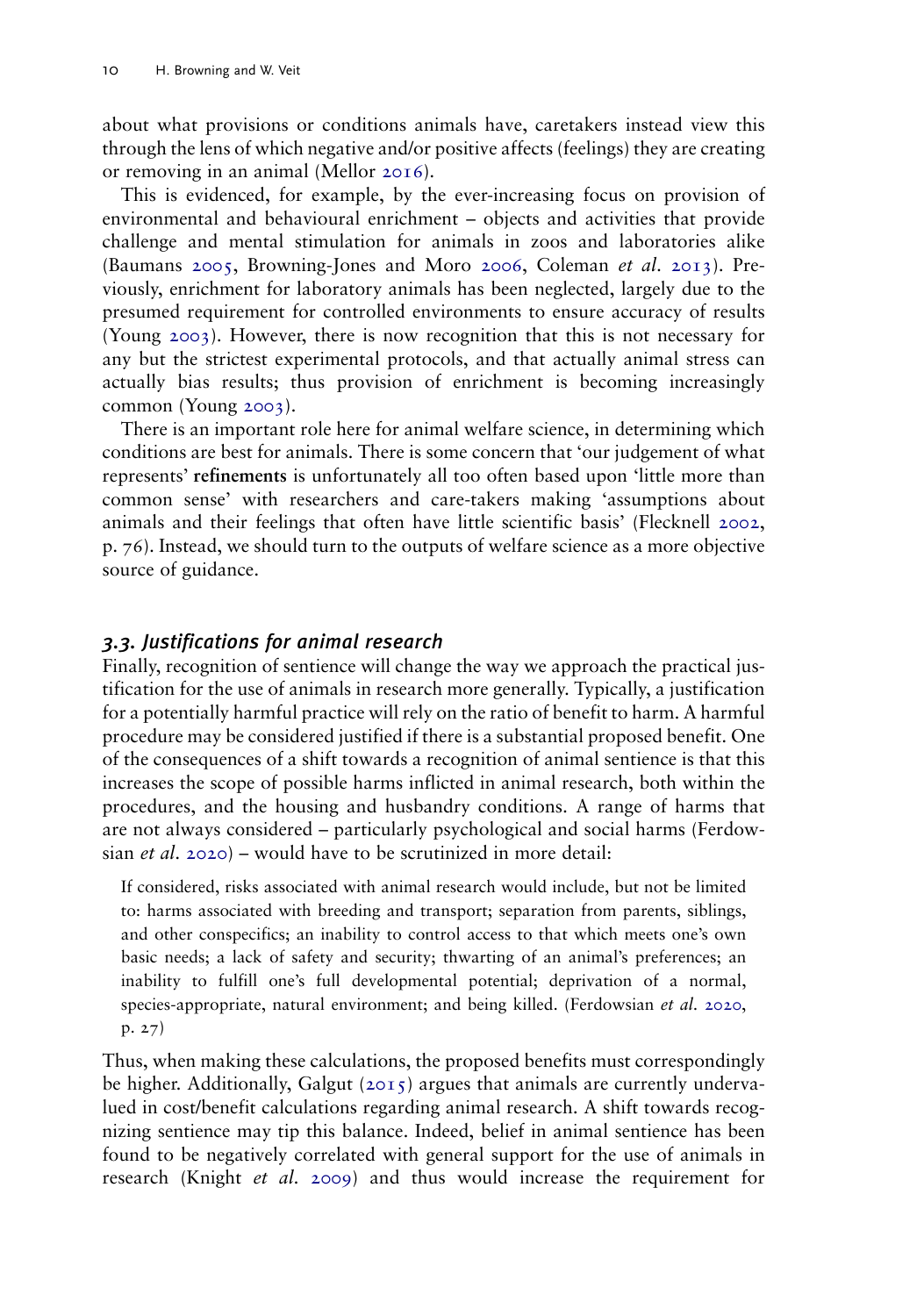justification. This is possibly the greatest change that we will see as a consequence of recognition of sentience – the higher bar set for justification of research, and thus a resulting overall reduction in the number of studies and animals used. Because animals are typically not the beneficiaries of the research benefits, there is a case to be made such that these benefits must be even more significant in order to justify such research.

Research on animals is typically considered justifiable for human benefit. It is still generally thought of as necessary to conduct research on animals, at least in situations such as medical research, where human interests are thought to outweigh animal interests (Ferdowsian *et al.* [2020\)](#page-15-10). However, the public support for biomedical research on animals is declining. Around half of Americans now consider medical testing on animals to be unacceptable (Ferdowsian et al. [2020\)](#page-15-10). Some even advocate for very strong protections for animals in research, that mirror those for humans, based in autonomy, beneficence and justice (Ferdowsian et al. [2020\)](#page-15-10). The degree to which research is considered essential can depend on the species used. In the U.S.A., for instance, biomedical research on chimpanzees has now been phased out due to their high intelligence, and proposals are underway to follow suit with all nonhuman primates (Ferdowsian et al. [2020\)](#page-15-10). Similarly in the EU, where great ape research has been banned and other nonhuman primates are being phased out (Ferdowsian *et al.* [2020\)](#page-15-10). Here it seems likely that the perceived sentience of the animals under consideration has played a core motivating role. The UK ASPA legislation requires differential justification for use of different groups of animals, which appears also to be roughly based on degree of sentience – primates require extremely strong justification of work being done only to prevent 'debilitating or potentially life threatening conditions in man' (Hobson-West and Davies [2018,](#page-15-7) p. 682). However, this has been criticized as merely being based on perceived sentience, from a societal perspective, rather than a reflection of objective facts about the capacity for suffering (Hobson-West and Davies [2018](#page-15-7)).

There are several different types of benefits that can be used to justify the use of animals in research. One of the weaker is the 'advancement of knowledge' for its own sake, without a specific clear target-directed goal in mind (Tannenbaum [2019\)](#page-16-21). Research for the advancement of knowledge can take several forms, such as 'curiosity-driven' research in which the collection of knowledge for its own sake is valued or 'exploratory' research in which future discoveries and potential benefits are intended but unpredictable (Tannenbaum [2019\)](#page-16-21). The strength of the knowledge justification will rely on which specific end is being pursued.

<span id="page-11-0"></span>The more significant argument concerns the practical benefits that can accrue to both humans and animals. The US Government Principles for the Utilization and Care of Vertebrate Animals Used in Testing, Research, and Training states that '[p]rocedures involving animals should be designed and performed with due consideration of their relevance to human or animal health, the advancement of knowledge, or the good of society' (quoted in Tannenbaum [2019](#page-16-21), p. 2). Research that provides direct benefit to humans or animals, in terms of improving health or wellbeing, is typically the type considered suitably justified, so long as the pain and distress inflicted is not too great.<sup>9</sup> Use of animals in biomedical research is currently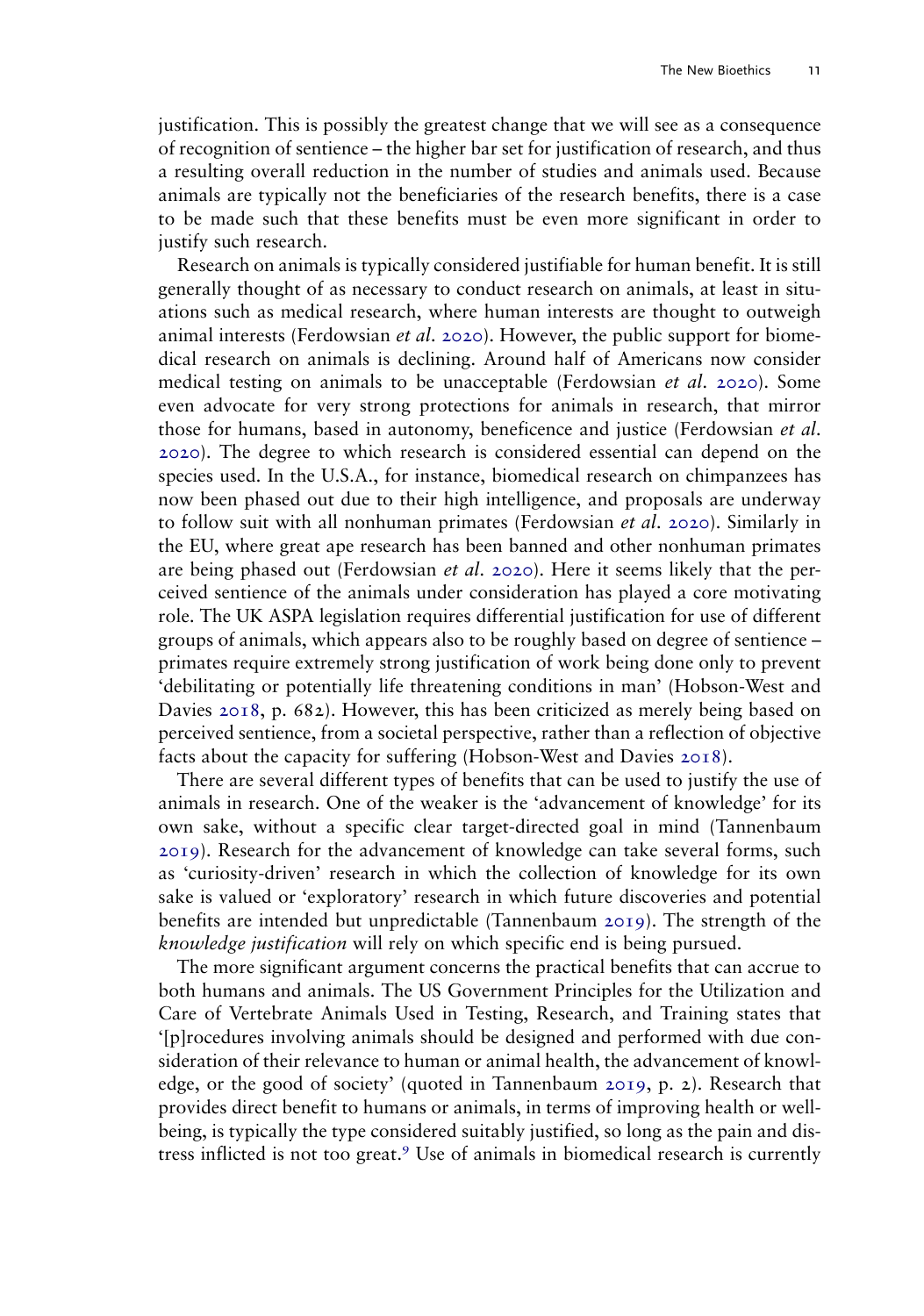central to the field – 'indeed, animal research is arguably not just a method. It is the method of scientific inquiry' (Hobson-West and Davies [2018](#page-15-7), p. 672).

Assessment of proposed animal research typically proceeds through approval by an ethics committee, such as an Animal Ethics Committee (Australia) or IACUC (Institutional Animal Care and Use Committee) (U.S.A.). These committees consist of a number of members, both science and welfare experts, and the general public. They are responsible for reading research proposals and assessing the potential harms against the proposed benefits, approving or denying accordingly. However, it is extremely rare that protocols get rejected, and most will simply receive recommendations for modification in line with the 3Rs to reduce the impact on animals (Ferdowsian et al. [2020\)](#page-15-10).

The recognition of sentience should thus lead us to expect to see stricter requirements to justify the use of animals in research. A plausible ethical principle for assessing potential research is:

Any harm (including pain or distress) that an animal research project will cause the animals must be justified by the value of the project, and the greater the harms an animal research project will cause animals, the greater must be the value of the project to justify these harms. (Tannenbaum [2019,](#page-16-21) p. 17)

Due to the increased scope for harm in sentient animals, there would be more or stronger potential benefits required to justify their use. This could thus lead to a decrease in the number of animal-based projects, as such stronger justifications will not always be forthcoming.

## 4. Conclusion

Animal sentience is a, if not the, key component of animal welfare. The recognition of this fact has led to a recent shift towards the inclusion of sentience within animal welfare legislation, which has had effects on their care and welfare, including in changing attitudes towards animals, improving their care, and strengthening the justification required for their use.

<span id="page-12-1"></span>As this shift continues into the future, there will also be new avenues opened for future research. One of these avenues lies in the further refinement of our understanding of which animals possess sentience and to what degree they might do so. If different animals have different capacities for suffering, this will affect legislation regarding their use and require scientists to develop ways of measuring subjective animal welfare as a consciously experienced state, which will be far from easy (Dawkins [1998](#page-15-21), Browning [2020a,](#page-14-18) [2022a](#page-15-22), Browning and Veit [2020b\)](#page-15-23). While we cannot directly access the phenomenological experience of other animals, a phenomenological perspective might nevertheless useful in order to think about developing better scientific frameworks for thinking about animal welfare (Veit and Browning [2021\)](#page-16-22). It will be especially important to address the difficulty of

<span id="page-12-2"></span><span id="page-12-0"></span><sup>9</sup> An interesting recent example is de-extinction projects, which aim to 'resurrect' extinct species for a variety of proposed benefits to both humans and animals, but have until now paid little attention to the welfare of the animals involved (Browning [2018;](#page-14-19) Browning and Veit [2022b\)](#page-15-24)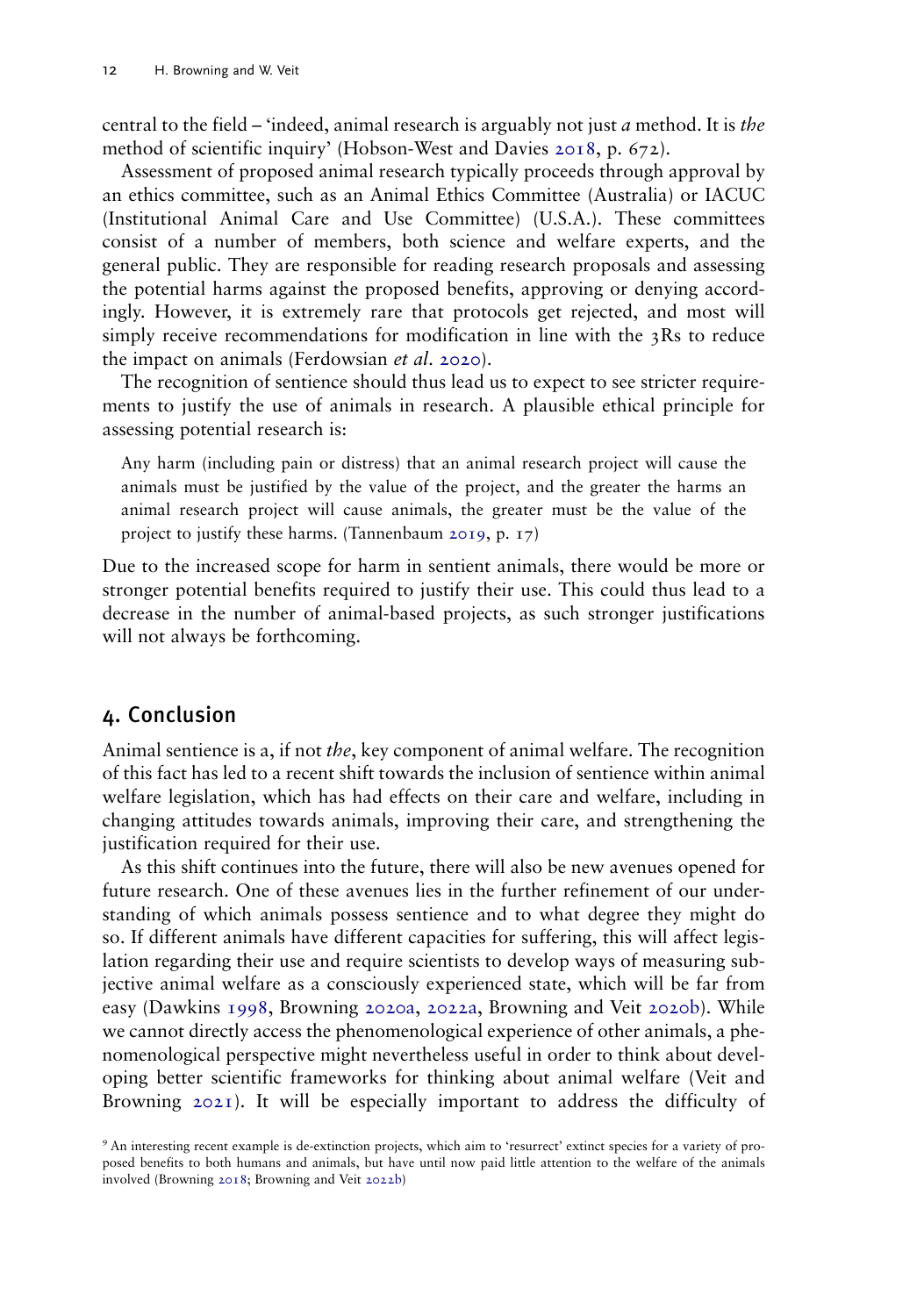<span id="page-13-3"></span><span id="page-13-2"></span><span id="page-13-1"></span><span id="page-13-0"></span>making interspecies comparisons of welfare (Budolfson and Spears [2019,](#page-15-25) Browning  $2022b$  – a problem that only becomes more pressing as we expand the moral circle of animals considered sentient, yet unlikely to experience the same extent of positive and negative feelings. A more gradualist picture that pays attention to the differences in complexity between species, rather than mere boundaries of sentience, will be important here (Godfrey-Smith [2020,](#page-15-27) Veit and Huebner [2020,](#page-16-23) Veit [2022](#page-16-24)). The need for a rigorous investigation of animal sentience with a plurality of methods across the animal tree of life opens a special continuous role for animal welfare science, in providing necessary information on the welfare impacts of different housing and husbandry conditions, that can then form the basis of change. The ban of great apes in research, and the new protections being brought in for cephalopods, should only be considered the beginning.

The recognition of sentience in animals will thus provide a radical and muchneeded shift in the way we view their moral status and provide for their welfare, and will strongly impact the care and use of animals in research: a long-awaited and very welcome development.

## Acknowledgements

Both authors contributed to the conceptualization and writing of this manuscript.

## Disclosure statement

No potential conflict of interest was reported by the author(s).

## Notes on contributors

Heather Browning is a researcher in animal sentience and welfare at the London School of Economics, as part of the Foundations of Animal Sentience project. Her primary research interests are animal welfare, ethics, and consciousness. She holds a PhD from the Australian National University, with a thesis on the measurement of animal welfare. She has also previously worked for many years as a zookeeper and zoo animal welfare officer, interested in the practical application of animal welfare measurement.

Walter Veit is a philosopher and cognitive scientist completing his PhD at the University of Sydney, with interests stretching widely across science and philosophy. His primary research interests are located at the intersection of the biological, social, and mind sciences in addition to empirically informed philosophy and ethics. He is also an external member of the Munich Center for Mathematical Philosophy at LMU Munich.

Correspondence to: Walter Veit. Email: [wrwveit@gmail.com](mailto:wrwveit@gmail.com).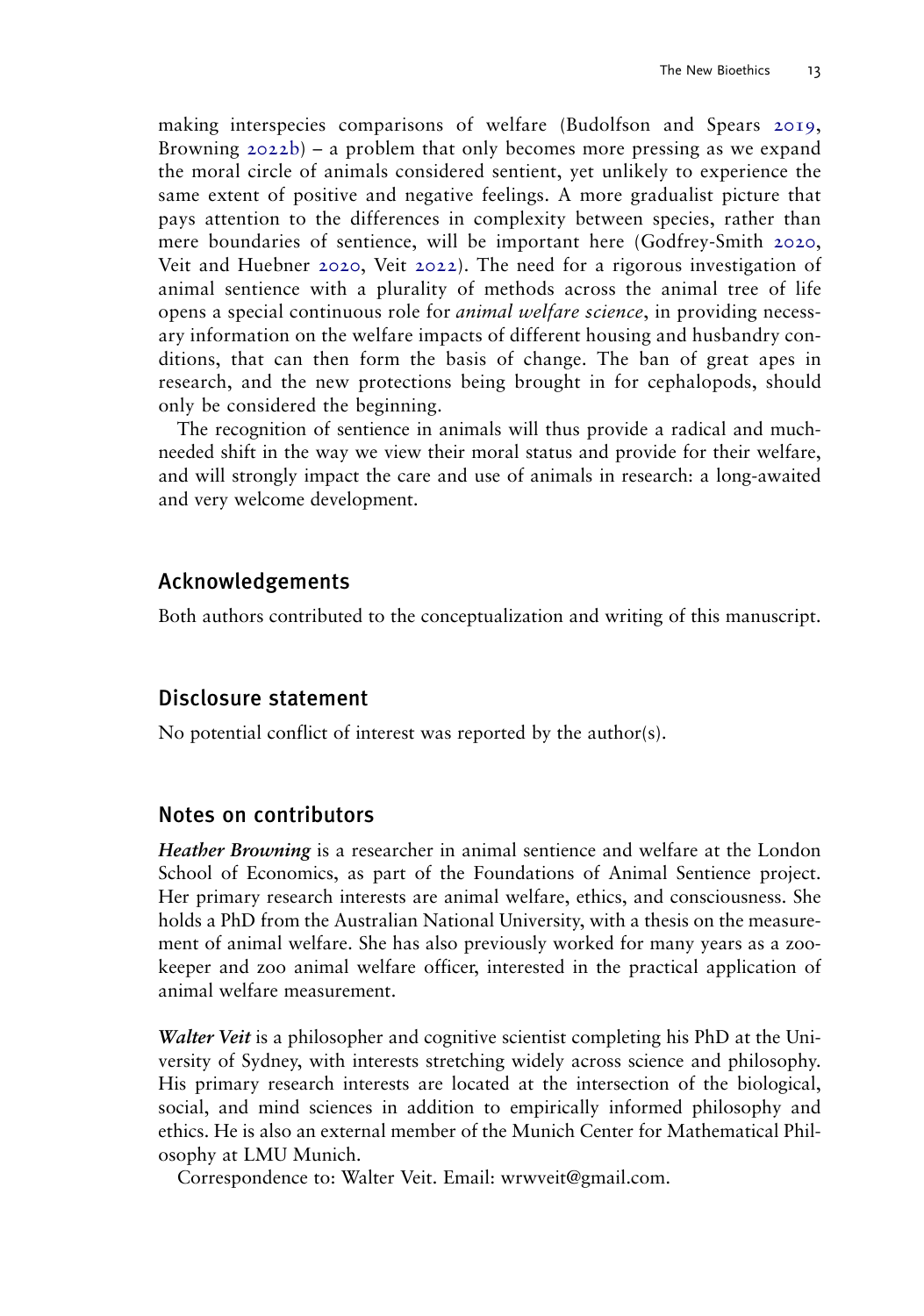## Funding

HB's contribution to this paper has received funding from the European Research Council (ERC) under the European Union's Horizon 2020 research and innovation programme [grant number 851145].

## ORCID

Heather Browning <http://orcid.org/0000-0003-1554-7052> Walter Veit  $\bullet$  <http://orcid.org/0000-0001-7701-8995>

## References

<span id="page-14-16"></span><span id="page-14-10"></span>ACT. [2019.](#page-4-0) Animal welfare act 1992 [online].

- Baumans, V., [2005.](#page-10-0) Science-based assessment of animal welfare: laboratory animals. Revue scientifique et technique-office international des epizooties, 24 (2), 503–514.
- <span id="page-14-15"></span>Bayne, K., [2002](#page-9-0). Development of the human-research animal bond and its impact on animal well-being. ILAR journal, 43 (1), 4–9.
- <span id="page-14-0"></span>Beauchamp, T.L., and DeGrazia, D., [2020.](#page-1-0) Principles of animal research ethics. New York: Oxford University Press.
- <span id="page-14-11"></span><span id="page-14-1"></span>Bentham, J., [1879.](#page-2-0) An introduction to the principles of morals and legislation. London: T. Payne Son.
- <span id="page-14-2"></span>Birch, J., [2017](#page-7-0). Animal sentience and the precautionary principle. Animal sentience, 16 (1),  $1-15$ .

Birch, J., et al., [2021](#page-2-1). Review of the evidence of sentience in cephalopod molluscs and decapod crustaceans. LSE consulting [online]. Available from: [https://www.lse.ac.uk/business/consulting/assets/documents/Sentience](https://www.lse.ac.uk/business/consulting/assets/documents/Sentience-in-Cephalopod-Molluscs-and-Decapod-Crustaceans-Final-Report-November-2021.pdf)[in-Cephalopod-Molluscs-and-Decapod-Crustaceans-Final-Report-November-2021.pdf](https://www.lse.ac.uk/business/consulting/assets/documents/Sentience-in-Cephalopod-Molluscs-and-Decapod-Crustaceans-Final-Report-November-2021.pdf).

- <span id="page-14-6"></span>Birch, J., et al., [2022.](#page-3-0) How should we study animal consciousness scientifically? Journal of consciousness studies, 29 (3-4), 8–28.
- <span id="page-14-12"></span>Birch, J., and Browning, H., [2021.](#page-7-1) Neural organoids and the precautionary principle. The American journal of bioethics,  $2I(1)$ ,  $56-58$ .
- <span id="page-14-9"></span><span id="page-14-7"></span>Blattner, C.E., [2019.](#page-4-1) The recognition of animal sentience by the law. Journal of animal ethics, 9 (2),  $121-136$ .

Broom, D.M., [2009.](#page-3-1) Animal welfare and legislation. In: F.J.M. Smulders and B. Algers, eds. Welfare of production animals: assessment and management of risks. Wageningen: Wageningen Academic Publishers, 339–352.

<span id="page-14-5"></span><span id="page-14-4"></span><sup>2</sup>, [2011](#page-3-2). A history of animal welfare science. Acta biotheoretica, 59 (2), 121-137.

- <span id="page-14-17"></span>-, [2014](#page-3-2). Sentience and animal welfare. Wallingford: CABI.
- Browning-Jones, H., and Moro, L., [2006.](#page-10-0) A multi-sensory enrichment program for ring-tailed lemurs (Lemur catta) at Auckland Zoo, including a novel feeding device. In: C. Saborido, S. Oms, and J. G. de Prado, eds. Proceedings of the 1st Australasian regional environmental enrichment conference. The Royal Melbourne Zoological Gardens, 42–47. doi:[10.13140/RG.2.2.10908.92809.](https://doi.org/10.13140/RG.2.2.10908.92809)
- <span id="page-14-13"></span>Browning, H., [2017.](#page-7-2) Anecdotes can be evidence too. Animal sentience: an interdisciplinary journal on animal feeling, 2 (16), 13. doi:[10.51291/2377-7478.1246](https://doi.org/10.51291/2377-7478.1246).
- <span id="page-14-19"></span> $-$ ., [2018.](#page-12-0) Won't somebody please think of the mammoths? deextinction and animal welfare. Journal of agricultural and environmental ethics, 31 (6), 785–803. doi:[10.1007/s10806-018-9755-2.](https://doi.org/10.1007/s10806-018-9755-2)

<span id="page-14-14"></span><span id="page-14-8"></span>———., [2019a](#page-3-3). What is good for an octopus? Animal sentience, 26 (7), doi[:10.51291/2377-7478.1476](https://doi.org/10.51291/2377-7478.1476).

- , [2019b.](#page-8-0) What should we do about sheep? The role of intelligence in welfare considerations. Animal sen-tience, 25 (23), doi:[10.51291/2377-7478.1460](https://doi.org/10.51291/2377-7478.1460).
- <span id="page-14-18"></span><span id="page-14-3"></span>———. [2020a.](#page-12-1) Assessing measures of animal welfare. Preprint. <http://philsci-archive.pitt.edu/17144/>.
- $-$ , [2020b.](#page-2-2) If I could talk to the animals: measuring subjective animal welfare. Thesis (PhD). Australian National University. [https://doi.org/10.25911/5f1572fb1b5be.](https://doi.org/10.25911/5f1572fb1b5be)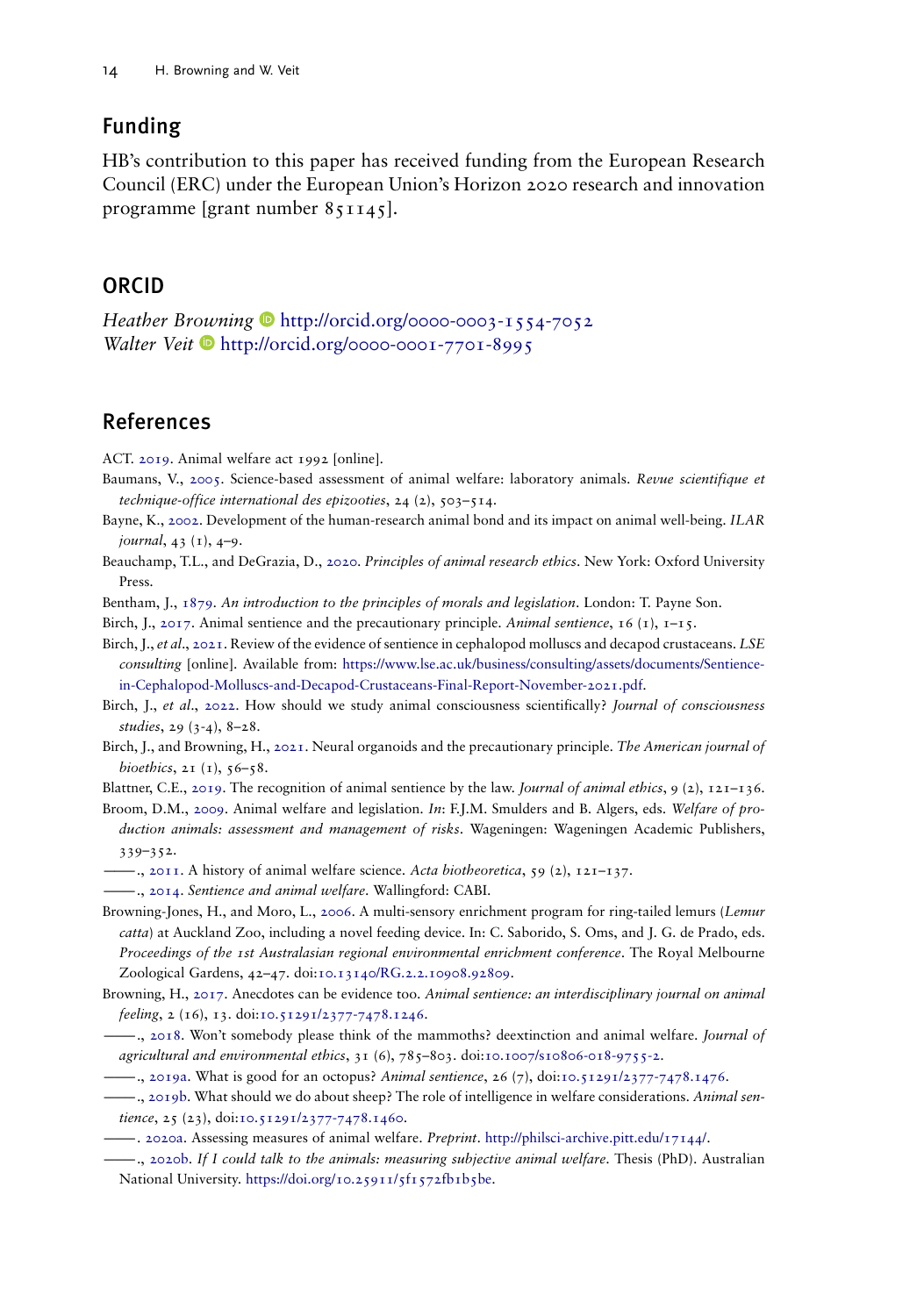- <span id="page-15-18"></span>———., [2020c](#page-9-1). The natural behavior debate: two conceptions of animal welfare. Journal of applied animal welfare science, 23, 325–337. doi:[10.1080/10888705.2019.1672552](https://doi.org/10.1080/10888705.2019.1672552).
- <span id="page-15-22"></span>———., [2022a](#page-12-1). The measurability of subjective animal welfare. Journal of consciousness studies, 29 (3-4), 150– 179.
- <span id="page-15-26"></span>-. [2022b](#page-13-0). The problem of interspecies welfare comparisons. Preprint. [http://philsci-archive.pitt.edu/](http://philsci-archive.pitt.edu/20115/) [20115/.](http://philsci-archive.pitt.edu/20115/)
- <span id="page-15-13"></span><span id="page-15-2"></span>Browning, H., and Birch, J., [2022.](#page-2-3) Animal sentience. *Philosophy compass*,  $17$  (5),  $e12822$ .
- Browning, H., and Veit, W., [2020a.](#page-6-0) Improving invertebrate welfare. Animal sentience, 29 (4), doi[:10.51291/](https://doi.org/10.51291/2377-7478.1585) [2377-7478.1585](https://doi.org/10.51291/2377-7478.1585).
- <span id="page-15-23"></span>-., [2020b.](#page-12-1) The measurement problem of consciousness. *Philosophical topics*, 48 (1), 85–108. doi[:10.5840/](https://doi.org/10.5840/philtopics20204815) [philtopics20204815.](https://doi.org/10.5840/philtopics20204815)
- <span id="page-15-12"></span><span id="page-15-1"></span> $-$ ., [2021](#page-6-1). Freedom and animal welfare. Animals, 11 (4), 1148. doi[:10.3390/ani11041148.](https://doi.org/10.3390/ani11041148)
- <span id="page-15-24"></span> $-$ ., [2022a.](#page-1-1) The importance of end-of-life welfare. Animal frontiers, 12 (1), 8–15.
- $-$ , [2022b](#page-12-0). More than zombies: considering the animal subject in de-extinction. Ethics, policy  $\mathcal O$  environ-ment, 1-4. doi[:10.1080/21550085.2022.2071552.](https://doi.org/10.1080/21550085.2022.2071552)
- <span id="page-15-25"></span>Budolfson, M., and Spears, D., [2019.](#page-13-1) Quantifying animal well-being and overcoming the challenge of interspecies comparisons. In: B. Fischer, ed. The Routledge handbook of animal ethics. New York: Routledge, 92– 101.
- <span id="page-15-11"></span>Chandna, A., [2020.](#page-4-2) Commentary: A Belmont report for animals: an idea whose time has come. Cambridge quarterly of healthcare ethics, 29  $(1)$ , 46-53.
- <span id="page-15-9"></span>Clark, K., [2017.](#page-4-3) Animal sentience: principle of article 13 must be enshrined in UK law, say vets. The veterinary record, 181 (22), 579.
- <span id="page-15-16"></span>Cole, J., and Fraser, D., [2018.](#page-8-1) Zoo animal welfare: the human dimension. Journal of applied animal welfare science, 21 (Suppl. 1), 49-58.
- <span id="page-15-19"></span>Coleman, K., Weed, J.L., and Schapiro, S.J., [2013](#page-10-0). Environmental enrichment for animals used in research. In Animal models for the study of human disease, 75-94. Elsevier.
- <span id="page-15-21"></span><span id="page-15-5"></span>Dawkins, M.S., [1998](#page-12-1). Evolution and animal welfare. The quarterly review of biology, 73 (3), 305–328.
	- ——., [2008](#page-3-4). The science of animal suffering. *Ethology*, 114 (10), 937–945.
- <span id="page-15-0"></span>DeGrazia, D., and Beauchamp, T.L., [2019](#page-1-0). Beyond the 3 Rs to a more comprehensive framework of principles for animal research ethics. ILAR journal, 60 (3), 308–317.
- <span id="page-15-3"></span>Duncan, I.J., [2006](#page-2-4). The changing concept of animal sentience. Applied animal behaviour science, 100 (1-2), 11–19.
- <span id="page-15-10"></span><span id="page-15-8"></span>European Union. [2008](#page-4-4). Consolidated versions of the treaty on European Union [online].
- Ferdowsian, H., et al., [2020.](#page-4-5) A Belmont report for animals? Cambridge quarterly of healthcare ethics, 29 (1),  $19-37.$
- <span id="page-15-17"></span>Flecknell, P., [2002.](#page-9-2) Replacement, reduction, refinement. ALTEXalternatives to animal experimentation, 19 (2), 73–78.
- <span id="page-15-20"></span><span id="page-15-4"></span>Galgut, E., [2015](#page-10-1). Raising the bar in the justification of animal research. Journal of Animal ethics, 5 (1), 5–19.
- Ginsburg, S., and Jablonka, E., [2019](#page-2-1). The evolution of the sensitive soul: learning and the origins of consciousness. Cambridge: MIT Press.
- <span id="page-15-27"></span><span id="page-15-14"></span>Godfrey-Smith, P., [2020](#page-13-2). Gradualism and the evolution of experience. Philosophical topics, 48 (1), 201–220.
- Hemsworth, P., Barnett, J., and Coleman, G., [1993.](#page-8-2) Improving productivity with better stock handling. Proceedings of the New Zealand society of animal production, 53, 211–213.
- <span id="page-15-15"></span>Hemsworth, P.H., and Coleman, G.J., [2010.](#page-8-3) Human-livestock interactions: the stockperson and the productivity of intensively farmed animals. Wallingford: CABI.
- <span id="page-15-7"></span>Hobson-West, P., and Davies, A., [2018.](#page-4-6) Societal sentience: constructions of the public in animal research policy and practice. Science, technology, & human values,  $43$  ( $4$ ),  $671-693$ .
- <span id="page-15-6"></span>New England Anti-Vivisection Society, American Anti-Vivisection Society, The Physicians Committee for Responsible Medicine, The Humane Society of the United States, Humane Society Legislative Fund, J. Jacquet, B. Franks, J. Pungor, J. Mather, P. Godfrey-Smith, L. Marino, G. Barord, C. Safina, H. Browning, and W. Veit [2020](#page-3-3). Petition to include cephalopods as "animals" deserving of Humane treatment